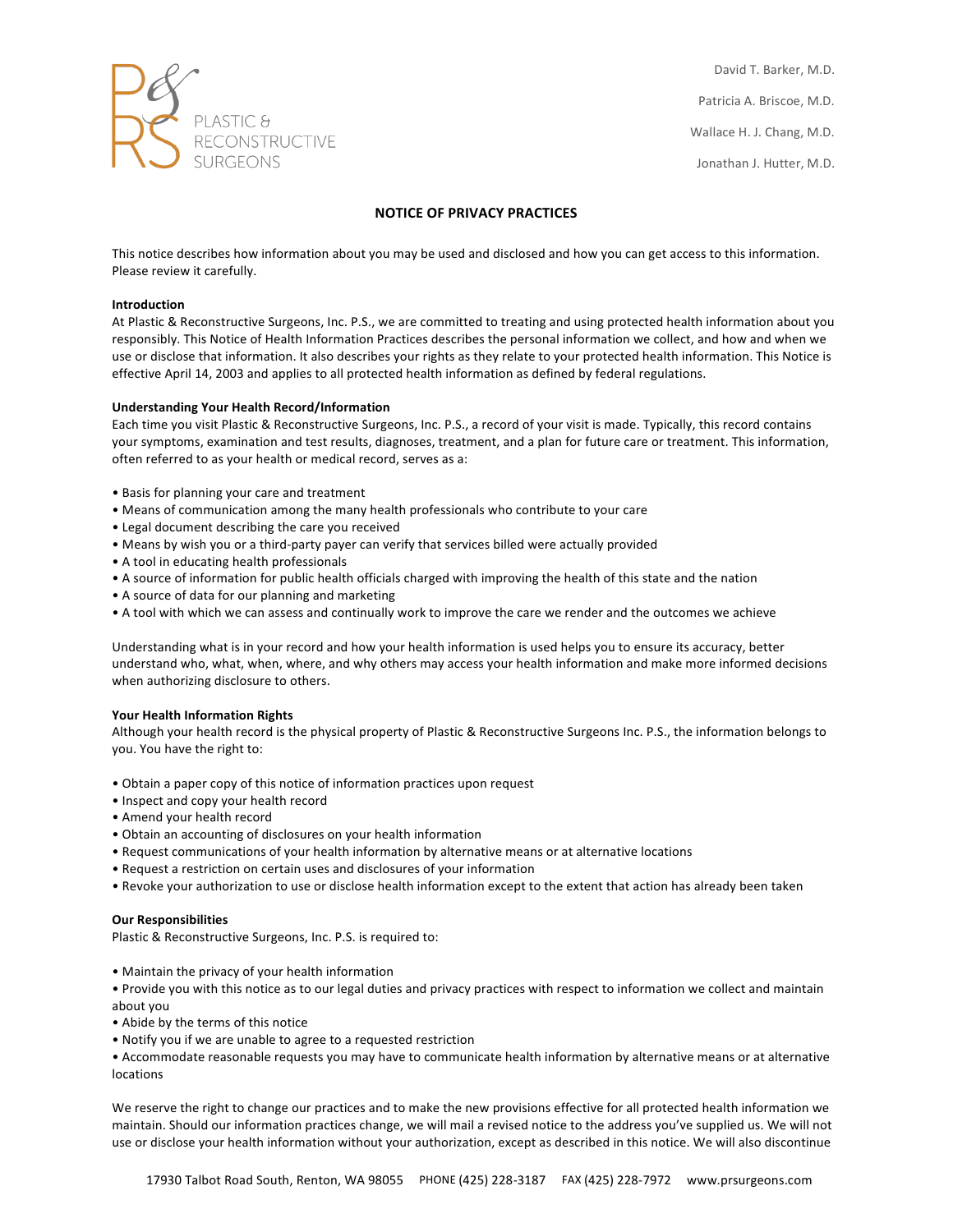

David T. Barker, M.D. Patricia A. Briscoe, M.D. Wallace H. J. Chang, M.D. Jonathan J. Hutter, M.D.

to use or disclose your health information after we have received a written revocation of the authorization according to the procedures included in the authorization.

# **Examples of Disclosures for Treatment, Payment and Health Operations**

# We will use your health information for treatment.

For example, we may ask you to have laboratory tests, and we may use the results to help us reach a diagnosis. We might use your health information in order to write a prescription for you. Many of the people who work for our practice – including, but not limited to, our doctors and nurses – may use or disclose your health information in order to treat you or assist others in your treatment. Additionally, we may disclose your health information to others who may assist in your care, such as your spouse, children or parents. Finally, we may also disclose your health information to other health care providers for purposes related to your treatment.

# We will use your health information for payment.

For example, we may use and disclose your health information in order to bill and collect payment for the services and items you may receive from us. We may contact your health insurer to certify that you are eligible for benefits (and for what range of benefits), and we may provide your insurer with details regarding your treatment to determine if your insurer will cover, or pay for, your treatment. We may also use and disclose your health information to obtain payment from third parties that may be responsible for such costs, such as family members. Also, we may use your health information to other health care providers and entities to assist in their billing and collections efforts.

### We will use your health information for regular health operations.

For example, we may use and disclose your health information to operate our business. As examples of the ways in which we may use and disclose your information for our operations, our practice may use your health information to evaluate the quality of care you received from us, or to conduct cost-management and business planning activities for our practice. We may disclose your health information to other health care providers and entities to assist in their health care operations.

Business Associates: There are some services provided in our organization through contacts with business associates. Examples include physician services in the emergency department, radiology, and certain laboratory tests. When these services are contracted, we may disclose your health information to our business associate so that they can perform the job we've asked them to do and bill you or your third party payer for services rendered. To protect your health information, however, we require the business associate to appropriately safeguard your information.

Directory: Unless you notify us that you object, we will use your name, location in the facility and general condition for directory purposes. This information may be provided to people who ask for you by name.

*Notification:* We may use or disclose information to notify or assist in notifying a family member, personal representative, or another person responsible for your care, your location, and general condition.

*Communication with family:* Health professionals, using their best judgment, may disclose to a family member, other relative, close personal friend or any other person you identify, health information relevant to that person's involvement in your care or payment related to your care.

*Research:* We may disclose information to researchers when their research has been approved by an institutional review board that has reviewed the research proposal and established protocols to ensure the privacy of your health information.

*Marketing:* We may contact you to provide appointment reminders or information about treatment alternatives or other health-related benefits and services that may be of interest to you.

Health Oversight Activities: We may disclose health information to an agency providing health oversight activities authorized by law, including audits, civil, administrative, or criminal investigations or proceedings, inspections, licensure, or disciplinary actions or other authorized activities.